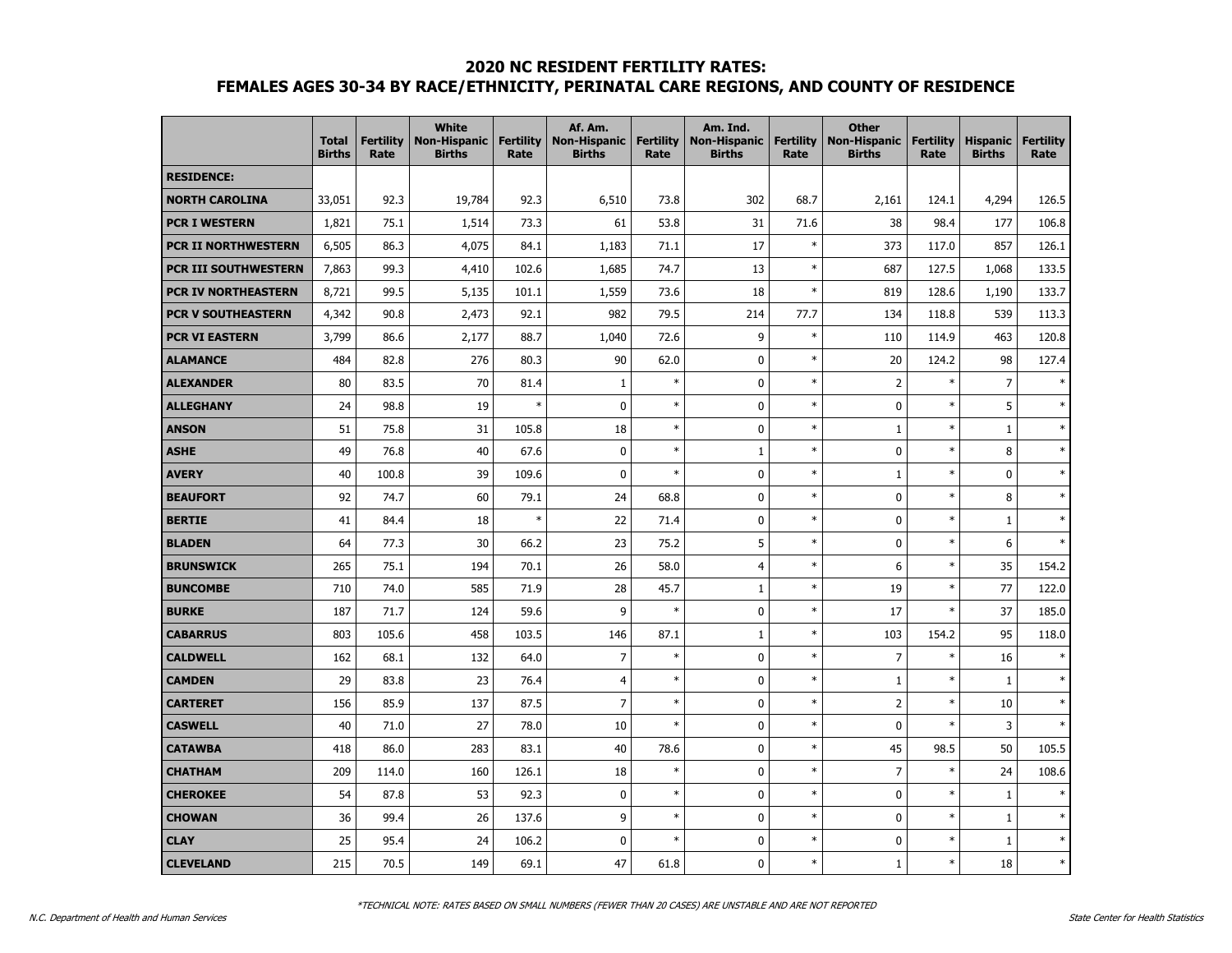## **2020 NC RESIDENT FERTILITY RATES: FEMALES AGES 30-34 BY RACE/ETHNICITY, PERINATAL CARE REGIONS, AND COUNTY OF RESIDENCE**

|                   | <b>Total</b><br><b>Births</b> | <b>Fertility</b><br>Rate | <b>White</b><br><b>Non-Hispanic</b><br><b>Births</b> | <b>Fertility</b><br>Rate | Af. Am.<br><b>Non-Hispanic</b><br><b>Births</b> | <b>Fertility</b><br>Rate | Am. Ind.<br><b>Non-Hispanic</b><br><b>Births</b> | <b>Fertility</b><br>Rate | <b>Other</b><br><b>Non-Hispanic</b><br><b>Births</b> | <b>Fertility</b><br>Rate | <b>Hispanic</b><br><b>Births</b> | <b>Fertility</b><br>Rate |
|-------------------|-------------------------------|--------------------------|------------------------------------------------------|--------------------------|-------------------------------------------------|--------------------------|--------------------------------------------------|--------------------------|------------------------------------------------------|--------------------------|----------------------------------|--------------------------|
| <b>COLUMBUS</b>   | 107                           | 69.0                     | 56                                                   | 64.4                     | 36                                              | 75.3                     | 5                                                | $\ast$                   | 0                                                    | $\ast$                   | 10                               |                          |
| <b>CRAVEN</b>     | 280                           | 89.8                     | 175                                                  | 87.6                     | 52                                              | 74.1                     | $\overline{2}$                                   | $\ast$                   | 23                                                   | 164.3                    | 28                               | 104.9                    |
| <b>CUMBERLAND</b> | 1,107                         | 86.7                     | 456                                                  | 87.5                     | 446                                             | 85.5                     | 13                                               | $\ast$                   | 64                                                   | 137.6                    | 128                              | 77.1                     |
| <b>CURRITUCK</b>  | 87                            | 87.3                     | 78                                                   | 89.2                     | 3                                               | $\ast$                   | $\pmb{0}$                                        | $\ast$                   | $\overline{2}$                                       | $\ast$                   | $\overline{4}$                   | $\overline{\phantom{a}}$ |
| DARE              | 95                            | 98.3                     | 75                                                   | 90.7                     | $\mathbf 0$                                     | $\ast$                   | $\mathbf 0$                                      | $\ast$                   | 0                                                    | $\ast$                   | 20                               | 217.4                    |
| <b>DAVIDSON</b>   | 427                           | 83.6                     | 311                                                  | 80.1                     | 56                                              | 90.3                     | 1                                                | $\ast$                   | 11                                                   | $\ast$                   | 48                               | 114.6                    |
| <b>DAVIE</b>      | 106                           | 93.6                     | 87                                                   | 93.5                     | 5                                               | $\ast$                   | $\mathbf 0$                                      | $\ast$                   | 5                                                    | $\ast$                   | 9                                |                          |
| <b>DUPLIN</b>     | 147                           | 90.2                     | 58                                                   | 73.0                     | 37                                              | 85.5                     | $\mathbf 0$                                      | $\ast$                   | $\mathbf{1}$                                         | $\ast$                   | 51                               | 133.2                    |
| <b>DURHAM</b>     | 1,387                         | 89.3                     | 715                                                  | 90.8                     | 299                                             | 59.8                     | $\overline{2}$                                   | $\ast$                   | 129                                                  | 112.1                    | 242                              | 166.7                    |
| <b>EDGECOMBE</b>  | 126                           | 77.5                     | 46                                                   | 90.6                     | 67                                              | 63.8                     | $\mathbf 0$                                      | $\ast$                   | $1\,$                                                | $\ast$                   | 12                               |                          |
| <b>FORSYTH</b>    | 1,205                         | 91.1                     | 665                                                  | 92.8                     | 277                                             | 69.9                     | $\overline{4}$                                   | $\ast$                   | 58                                                   | 120.1                    | 201                              | 128.4                    |
| <b>FRANKLIN</b>   | 211                           | 98.2                     | 123                                                  | 89.1                     | 52                                              | 94.9                     | $\mathbf 0$                                      | $\ast$                   | $\overline{4}$                                       | $\ast$                   | 32                               | 173.0                    |
| <b>GASTON</b>     | 663                           | 82.8                     | 459                                                  | 85.2                     | 123                                             | 68.5                     | $\mathbf 0$                                      | $\ast$                   | 18                                                   | $\ast$                   | 63                               | 107.7                    |
| <b>GATES</b>      | 22                            | 69.2                     | 17                                                   | $\ast$                   | 5                                               | $\ast$                   | $\mathbf 0$                                      | $\ast$                   | 0                                                    | $\ast$                   | $\mathbf 0$                      |                          |
| <b>GRAHAM</b>     | 15                            | $\ast$                   | 11                                                   | $\ast$                   | 0                                               | $\ast$                   | 3                                                | $\ast$                   | 0                                                    | $\ast$                   | $\mathbf{1}$                     |                          |
| <b>GRANVILLE</b>  | 140                           | 78.7                     | 94                                                   | 90.2                     | 30                                              | 54.4                     | $\pmb{0}$                                        | $\ast$                   | 0                                                    | $\ast$                   | 16                               |                          |
| <b>GREENE</b>     | 45                            | 94.9                     | 22                                                   | 92.8                     | 8                                               | $\ast$                   | $\mathbf 0$                                      | $\ast$                   | $\mathbf 1$                                          | $\ast$                   | 14                               |                          |
| <b>GUILFORD</b>   | 1,731                         | 89.0                     | 754                                                  | 91.5                     | 599                                             | 72.5                     | 6                                                | $\ast$                   | 165                                                  | 127.5                    | 207                              | 132.3                    |
| <b>HALIFAX</b>    | 110                           | 76.9                     | 39                                                   | 83.2                     | 64                                              | 73.6                     | $\mathbf{1}$                                     | $\ast$                   | $\mathbf 1$                                          | $\ast$                   | 5                                | $\ast$                   |
| <b>HARNETT</b>    | 510                           | 94.1                     | 328                                                  | 96.3                     | 95                                              | 85.0                     | 5                                                | $\ast$                   | 14                                                   | $\ast$                   | 68                               | 94.7                     |
| <b>HAYWOOD</b>    | 138                           | 75.9                     | 124                                                  | 73.2                     | $\overline{2}$                                  | $\ast$                   | $\mathbf{1}$                                     | $\ast$                   | $\mathbf{1}$                                         | $\ast$                   | 10                               |                          |
| <b>HENDERSON</b>  | 274                           | 83.7                     | 217                                                  | 81.8                     | 11                                              | $\ast$                   | $\mathbf 0$                                      | $\ast$                   | 6                                                    | $\ast$                   | 40                               | 100.0                    |
| <b>HERTFORD</b>   | 50                            | 80.1                     | 18                                                   | $\ast$                   | 29                                              | 73.8                     | $\mathbf 0$                                      | $\ast$                   | $\mathbf 1$                                          | $\ast$                   | $\overline{2}$                   |                          |
| <b>HOKE</b>       | 217                           | 87.3                     | 100                                                  | 86.7                     | 58                                              | 77.1                     | 12                                               | $\ast$                   | $\overline{7}$                                       | $\ast$                   | 40                               | 118.7                    |
| <b>HYDE</b>       | 7                             | $\ast$                   | 5                                                    | $\ast$                   | 0                                               | $\ast$                   | $\mathbf 0$                                      | $\ast$                   | 0                                                    | $\ast$                   | $\overline{2}$                   |                          |
| <b>IREDELL</b>    | 545                           | 97.0                     | 400                                                  | 99.7                     | 49                                              | 59.3                     | $\mathbf 0$                                      | $\ast$                   | 32                                                   | 136.8                    | 64                               | 122.1                    |
| <b>JACKSON</b>    | 76                            | 64.3                     | 55                                                   | 59.1                     | 0                                               | $\ast$                   | 12                                               | $\ast$                   | $\overline{2}$                                       | $\ast$                   | $\overline{7}$                   | $\ast$                   |
| <b>JOHNSTON</b>   | 683                           | 94.3                     | 432                                                  | 89.8                     | 107                                             | 82.7                     | 3                                                | $\ast$                   | 9                                                    | $\ast$                   | 132                              | 129.5                    |
| <b>JONES</b>      | 20                            | 77.2                     | 15                                                   | $\ast$                   | 5                                               | $\ast$                   | $\pmb{0}$                                        | $\ast$                   | 0                                                    | $\ast$                   | $\mathbf 0$                      |                          |
| LEE               | 203                           | 99.1                     | 111                                                  | 97.8                     | 37                                              | 86.2                     | $\pmb{0}$                                        | $\ast$                   | 3                                                    | $\ast$                   | 52                               | 119.0                    |
| <b>LENOIR</b>     | 125                           | 76.5                     | 55                                                   | 69.7                     | 53                                              | 75.1                     | $\mathbf 1$                                      | $\ast$                   | 0                                                    | $\ast$                   | 16                               | $\ast$                   |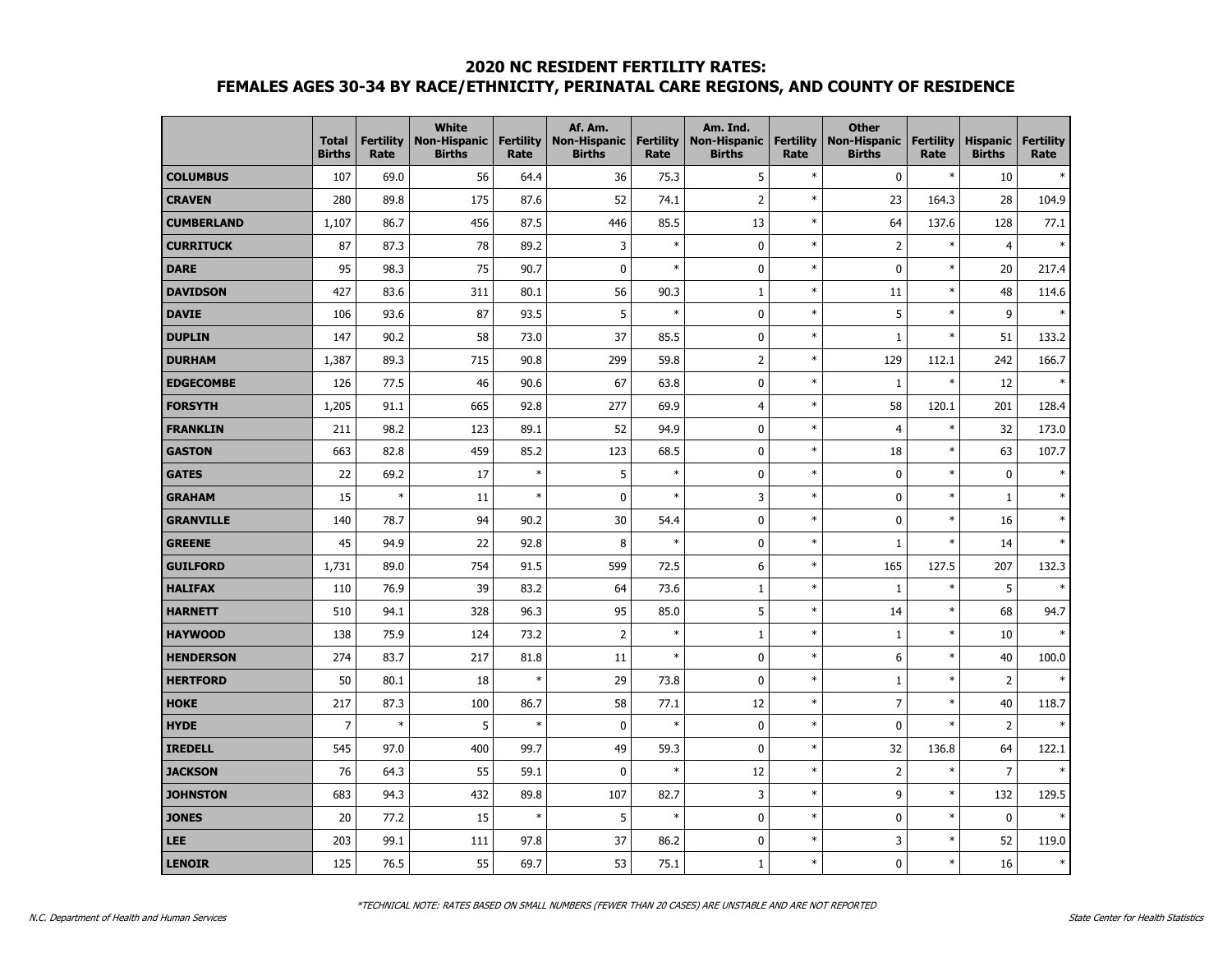### **2020 NC RESIDENT FERTILITY RATES:**

# **FEMALES AGES 30-34 BY RACE/ETHNICITY, PERINATAL CARE REGIONS, AND COUNTY OF RESIDENCE**

|                    | <b>Total</b><br><b>Births</b> | <b>Fertility</b><br>Rate | <b>White</b><br><b>Non-Hispanic</b><br><b>Births</b> | <b>Fertility</b><br>Rate | Af. Am.<br><b>Non-Hispanic</b><br><b>Births</b> | <b>Fertility</b><br>Rate | Am. Ind.<br><b>Non-Hispanic</b><br><b>Births</b> | <b>Fertility</b><br>Rate | <b>Other</b><br><b>Non-Hispanic</b><br><b>Births</b> | <b>Fertility</b><br>Rate | <b>Hispanic</b><br><b>Births</b> | <b>Fertility</b><br>Rate |
|--------------------|-------------------------------|--------------------------|------------------------------------------------------|--------------------------|-------------------------------------------------|--------------------------|--------------------------------------------------|--------------------------|------------------------------------------------------|--------------------------|----------------------------------|--------------------------|
| <b>LINCOLN</b>     | 255                           | 100.4                    | 210                                                  | 97.8                     | 18                                              | $\ast$                   | $1\,$                                            | $\ast$                   | 6                                                    | $\ast$                   | 20                               | 104.7                    |
| <b>MCDOWELL</b>    | 84                            | 66.4                     | 71                                                   | 64.4                     | 3                                               | $\ast$                   | $\mathbf 1$                                      | $\ast$                   | $1\,$                                                | $\ast$                   | 8                                | $\ast$                   |
| <b>MACON</b>       | 82                            | 88.6                     | 62                                                   | 77.8                     | $\mathbf{1}$                                    | $\ast$                   | 0                                                | $\ast$                   | $\overline{2}$                                       | $\ast$                   | 17                               |                          |
| <b>MADISON</b>     | 46                            | 72.1                     | 45                                                   | 74.8                     | 0                                               | $\ast$                   | 0                                                | $\ast$                   | $\mathbf{1}$                                         | $\ast$                   | $\mathbf 0$                      | $\ast$                   |
| <b>MARTIN</b>      | 53                            | 80.3                     | 29                                                   | 87.1                     | 20                                              | 67.8                     | $\mathbf 0$                                      | $\ast$                   | 0                                                    | $\ast$                   | $\overline{4}$                   |                          |
| <b>MECKLENBURG</b> | 4,988                         | 101.5                    | 2,462                                                | 108.3                    | 1,234                                           | 73.7                     | 9                                                | $\ast$                   | 528                                                  | 128.7                    | 755                              | 139.5                    |
| <b>MITCHELL</b>    | 31                            | 78.3                     | 29                                                   | 79.7                     | 0                                               | $\ast$                   | $\mathbf 0$                                      | $\ast$                   | 0                                                    | $\ast$                   | $\overline{2}$                   | $\ast$                   |
| <b>MONTGOMERY</b>  | 48                            | 64.9                     | 27                                                   | 62.6                     | 9                                               | $\ast$                   | 0                                                | $\ast$                   | 0                                                    | $\ast$                   | 12                               | $\ast$                   |
| <b>MOORE</b>       | 446                           | 132.7                    | 363                                                  | 140.6                    | 32                                              | 81.0                     | $\overline{4}$                                   | $\ast$                   | 13                                                   | $\ast$                   | 34                               | 126.9                    |
| <b>NASH</b>        | 227                           | 81.9                     | 101                                                  | 85.4                     | 96                                              | 72.3                     | $\mathbf 0$                                      | $\ast$                   | 3                                                    | $\ast$                   | 27                               | 131.7                    |
| <b>NEW HANOVER</b> | 702                           | 96.4                     | 538                                                  | 95.1                     | 77                                              | 78.7                     | $\mathbf 0$                                      | $\ast$                   | 18                                                   | $\ast$                   | 69                               | 158.6                    |
| <b>NORTHAMPTON</b> | 38                            | 83.7                     | 19                                                   | $\ast$                   | 17                                              | $\ast$                   | 0                                                | $\ast$                   | 0                                                    | $\ast$                   | $\overline{2}$                   |                          |
| <b>ONSLOW</b>      | 729                           | 95.1                     | 500                                                  | 95.4                     | 105                                             | 90.9                     | $\overline{4}$                                   | $\ast$                   | 26                                                   | 100.4                    | 94                               | 96.6                     |
| <b>ORANGE</b>      | 400                           | 96.9                     | 253                                                  | 90.5                     | 45                                              | 78.9                     | $\mathbf{1}$                                     | $\ast$                   | 48                                                   | 127.3                    | 53                               | 143.6                    |
| <b>PAMLICO</b>     | 21                            | 77.8                     | 15                                                   | $\ast$                   | $\overline{4}$                                  | $\ast$                   | $\mathbf 0$                                      | $\ast$                   | 0                                                    | $\ast$                   | $\overline{2}$                   |                          |
| <b>PASQUOTANK</b>  | 107                           | 79.9                     | 55                                                   | 76.2                     | 40                                              | 79.4                     | $\mathbf 0$                                      | $\ast$                   | $\overline{2}$                                       | $\ast$                   | 10                               |                          |
| <b>PENDER</b>      | 192                           | 102.7                    | 157                                                  | 109.0                    | 11                                              | $\ast$                   | 0                                                | $\ast$                   | 3                                                    | $\ast$                   | 21                               | 142.9                    |
| <b>PERQUIMANS</b>  | 28                            | 70.5                     | 23                                                   | 80.4                     | $\overline{2}$                                  | $\ast$                   | $\mathbf 0$                                      | $\ast$                   | $\overline{2}$                                       | $\ast$                   | 1                                | $\ast$                   |
| <b>PERSON</b>      | 110                           | 98.6                     | 79                                                   | 106.8                    | 21                                              | 66.0                     | $\mathbf 0$                                      | $\ast$                   | 0                                                    | $\ast$                   | 10                               |                          |
| <b>PITT</b>        | 531                           | 88.6                     | 288                                                  | 98.7                     | 168                                             | 67.4                     | $\mathbf{1}$                                     | $\ast$                   | 31                                                   | 142.9                    | 43                               | 124.3                    |
| <b>POLK</b>        | 30                            | 71.1                     | 29                                                   | 77.1                     | 1                                               | $\ast$                   | $\mathbf 0$                                      | $\ast$                   | 0                                                    | $\ast$                   | $\mathbf 0$                      |                          |
| <b>RANDOLPH</b>    | 371                           | 85.8                     | 261                                                  | 77.5                     | 25                                              | 75.5                     | 3                                                | $\ast$                   | 12                                                   | $\ast$                   | 70                               | 137.0                    |
| <b>RICHMOND</b>    | 127                           | 93.2                     | 64                                                   | 87.8                     | 43                                              | 87.0                     | 3                                                | $\ast$                   | $\overline{4}$                                       | $\ast$                   | 13                               |                          |
| <b>ROBESON</b>     | 341                           | 85.5                     | 71                                                   | 75.2                     | 65                                              | 72.7                     | 150                                              | 81.5                     | 3                                                    | $\ast$                   | 52                               | 208.8                    |
| <b>ROCKINGHAM</b>  | 210                           | 78.2                     | 159                                                  | 81.9                     | 35                                              | 65.9                     | $1\,$                                            | $\ast$                   | $\overline{2}$                                       | $\ast$                   | 13                               |                          |
| <b>ROWAN</b>       | 372                           | 84.4                     | 246                                                  | 80.4                     | 64                                              | 73.1                     | $\mathbf 0$                                      | $\ast$                   | 12                                                   | $\ast$                   | 50                               | 138.9                    |
| <b>RUTHERFORD</b>  | 132                           | 72.6                     | 110                                                  | 72.8                     | 14                                              | $\ast$                   | $\mathbf 0$                                      | $\ast$                   | $\overline{4}$                                       | $\ast$                   | $\overline{4}$                   |                          |
| <b>SAMPSON</b>     | 151                           | 88.8                     | 66                                                   | 78.7                     | 33                                              | 71.3                     | $1\,$                                            | $\ast$                   | $\mathbf{1}$                                         | $\ast$                   | 50                               | 146.6                    |
| <b>SCOTLAND</b>    | 65                            | 68.9                     | 23                                                   | 63.9                     | 28                                              | 70.7                     | 12                                               | $\ast$                   | $1\,$                                                | $\ast$                   | $\mathbf{1}$                     |                          |
| <b>STANLY</b>      | 169                           | 86.0                     | 122                                                  | 78.2                     | 28                                              | 112.0                    | $\overline{2}$                                   | $\ast$                   | 4                                                    | $\ast$                   | 13                               | $\ast$                   |
| <b>STOKES</b>      | 99                            | 76.7                     | 91                                                   | 82.1                     | $\overline{2}$                                  | $\ast$                   | $\mathbf{1}$                                     | $\ast$                   | 0                                                    | $\ast$                   | 5                                | $\ast$                   |